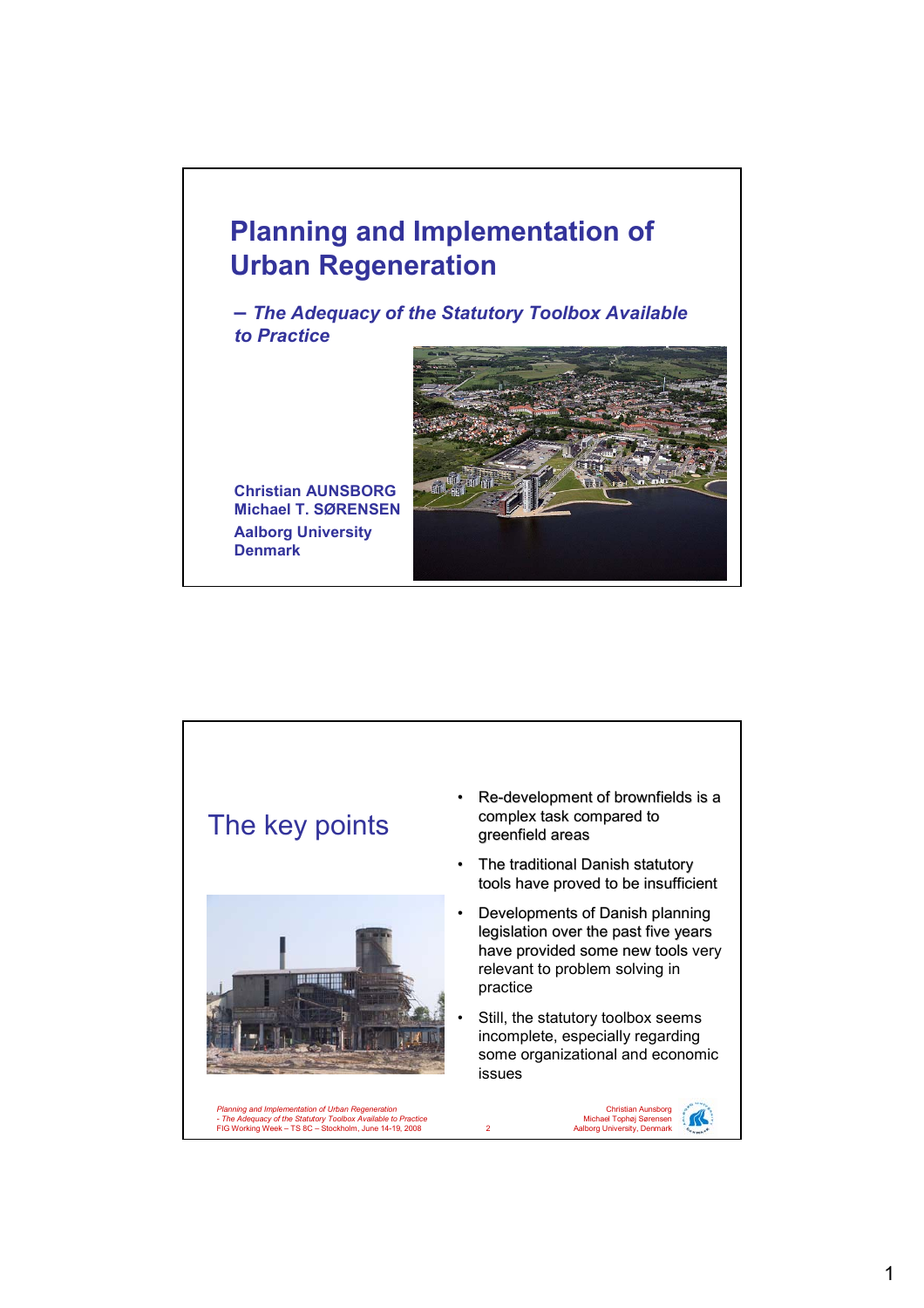

Michael Tophøj Sørensen 3 Aalborg University, Denmark

*Planning and Implementation of Urban Regeneration - The Adequacy of the Statutory Toolbox Available to Practice* FIG Working Week – TS 8C – Stockholm, June 14-19, 2008

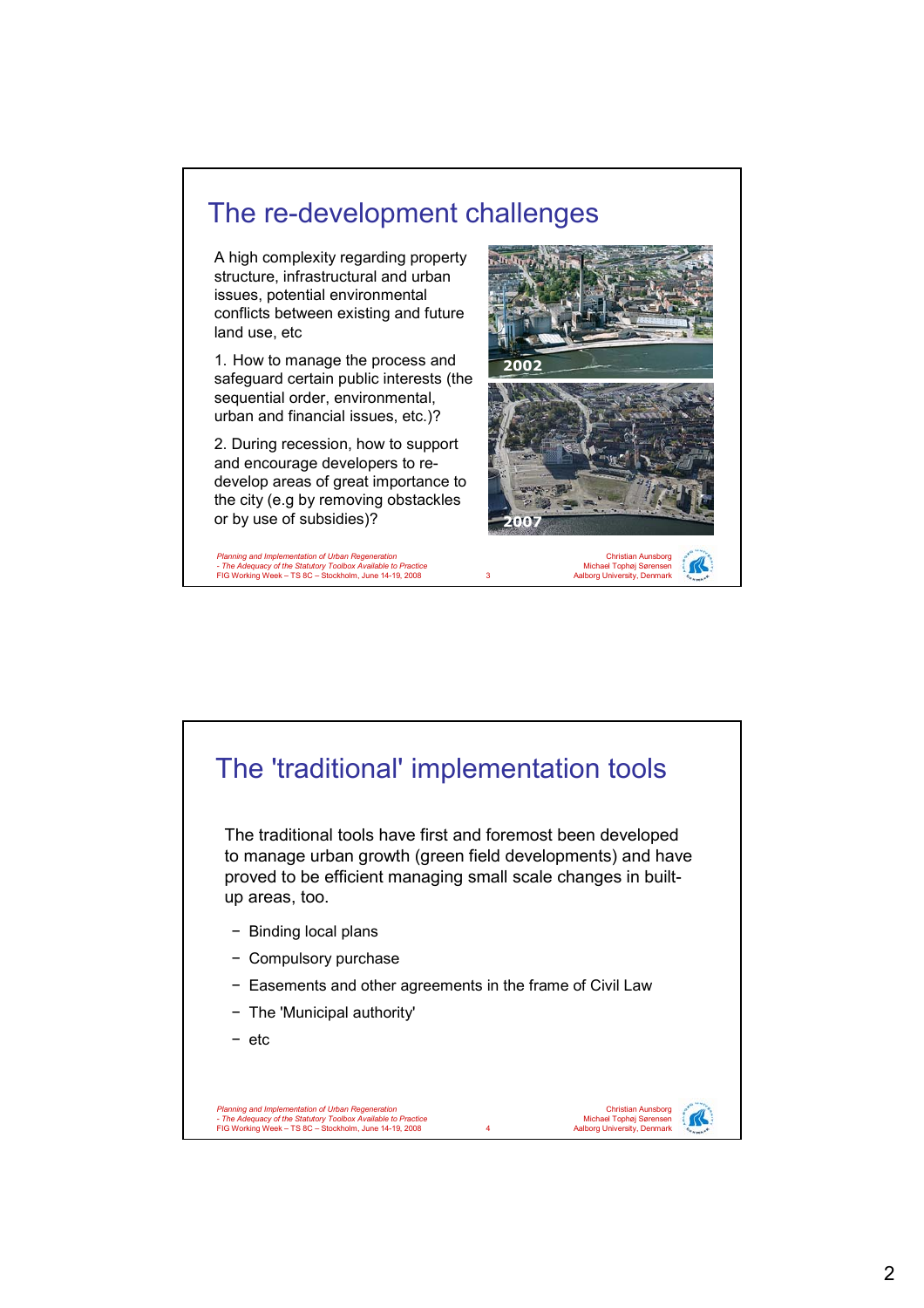

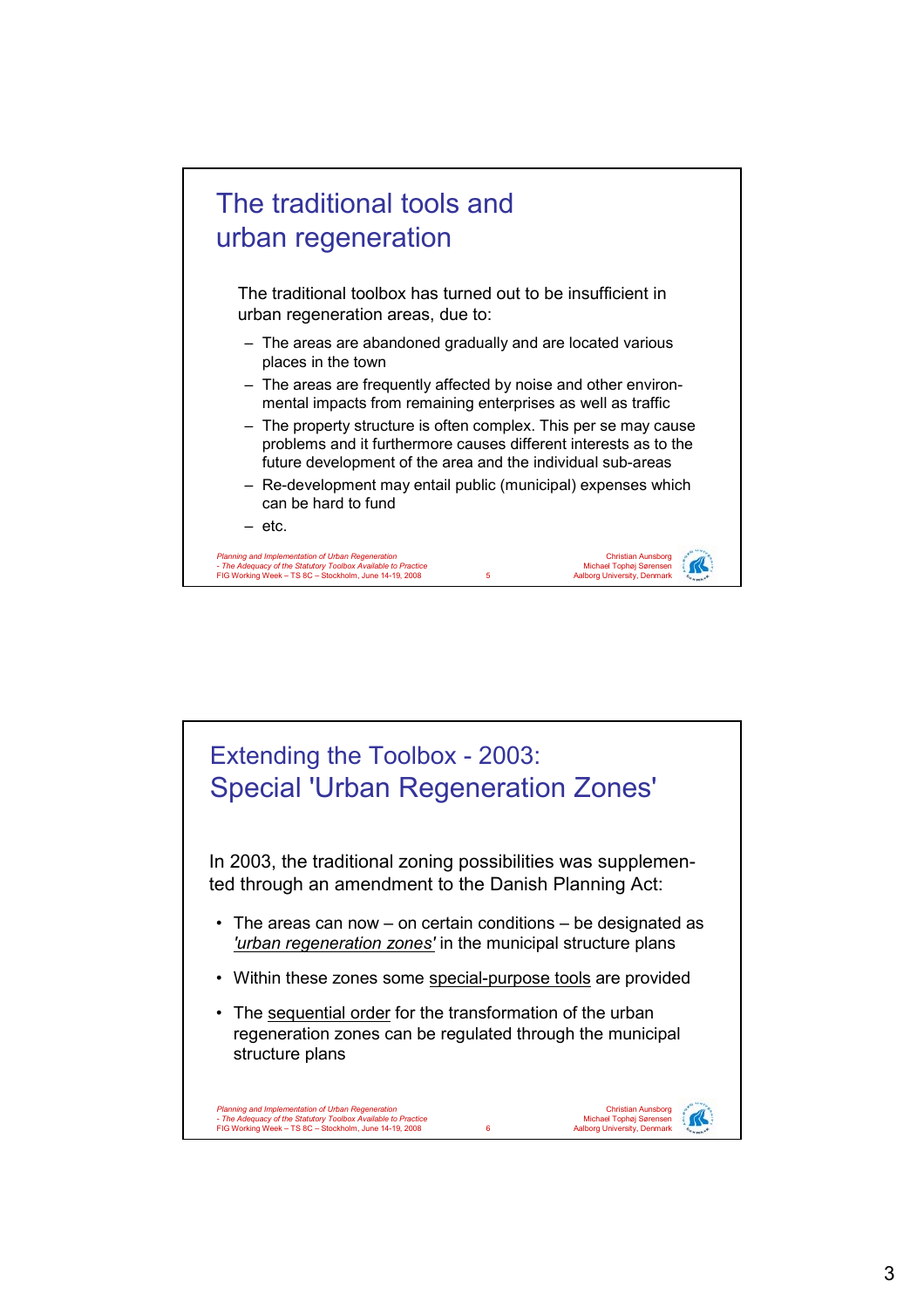

In 2007, a new section on development agreements was added to the Danish Planning Act and the scope of binding local plans was extended:

- The amendment contains legal basis to form voluntary publicprivate partnerships (PPPs) by means of 'development agreements' to legalize private co-financing of infrastructure
- The list of possible regulation issues in binding local plans was supplemented with four new issues; three of them with direct relevance to urban regeneration areas

Christian Aunsborg Michael Tophøj Sørensen 7 Aalborg University, Denmark

irc

*Planning and Implementation of Urban Regeneration - The Adequacy of the Statutory Toolbox Available to Practice* FIG Working Week – TS 8C – Stockholm, June 14-19, 2008

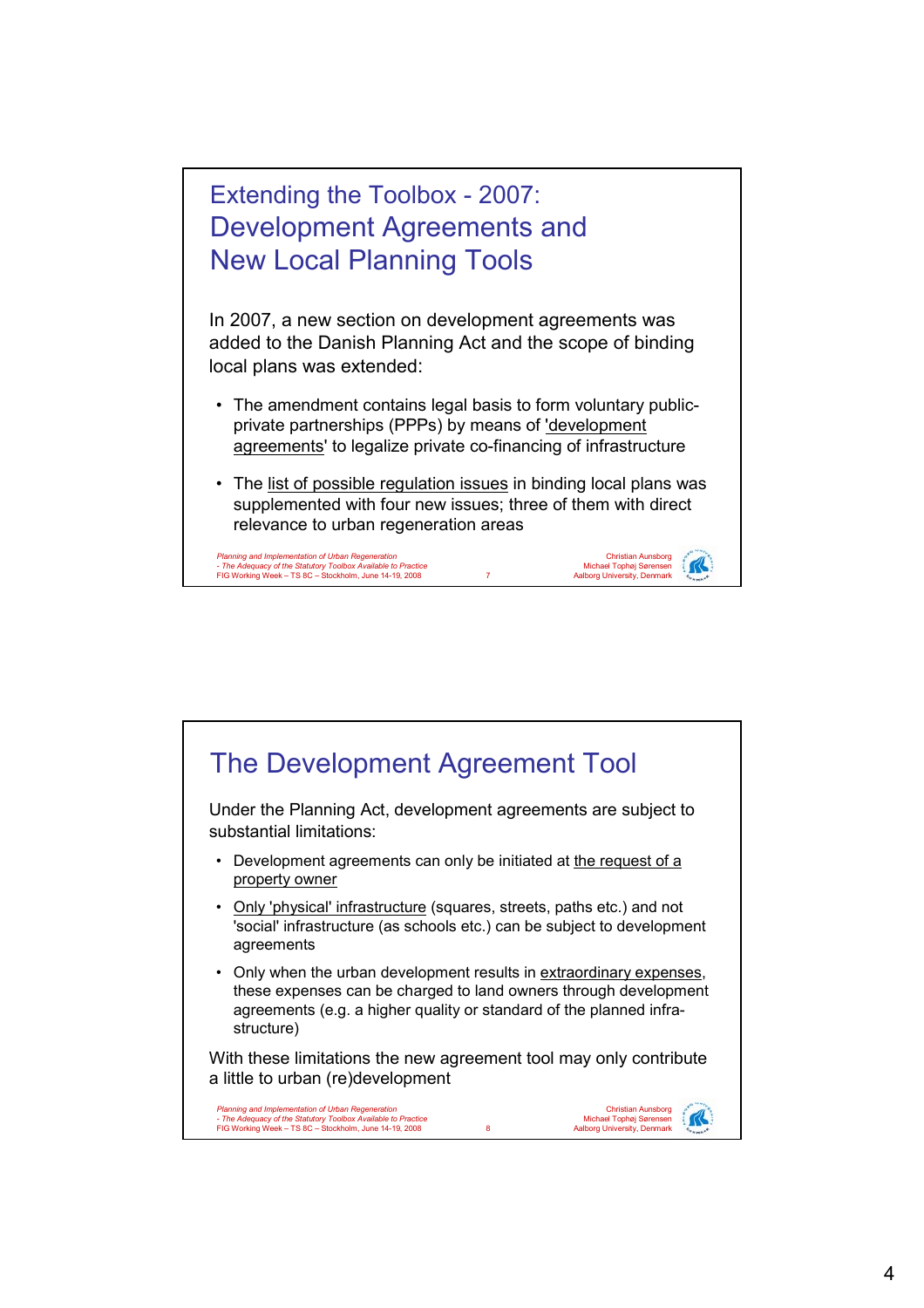

# The Total Extension of the Statutory Toolbox

#### 2003:

- The possibility to designate special 'urban regeneration zones'
- The possibility to use some special-purpose tools within these zones (i.a. a transition period cancelling the normal noise standards)
- The possibility to plan the sequential order of the transformation of these areas

### 2007

- Development agreements (at the request of property owners)
- New local planning issues

*Is this sufficient compared to the urban regeneration challenge in practice?*

Christian Aunsborg Michael Tophøj Sørensen 10 Aalborg University, Denmark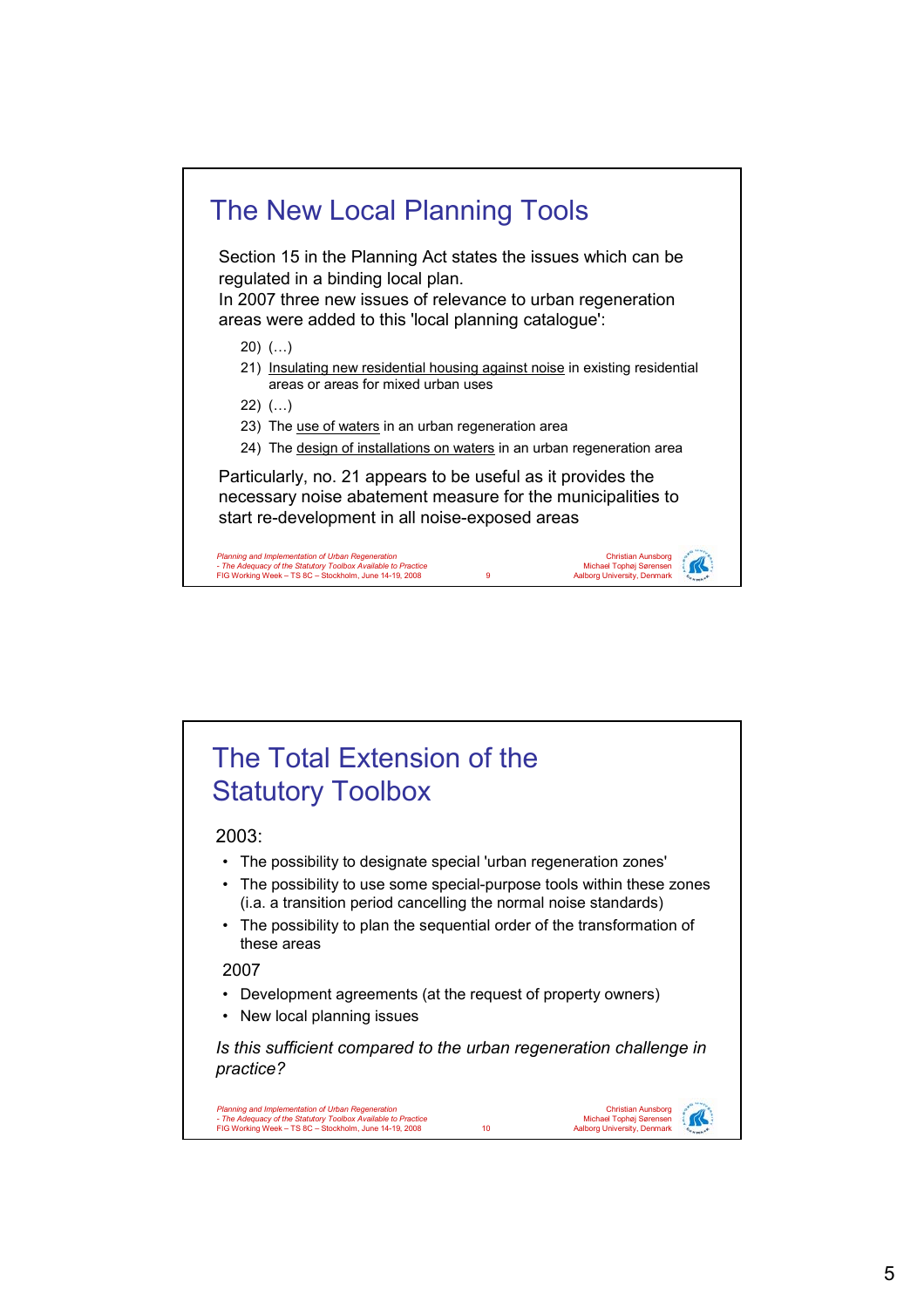

- Cases show that the recent development of the statutory toolbox significantly contributes to problem solving in practice
- However, the cases also show that some kinds of challenges can not be met by means of the present statutory tools
- Three urban re-development projects planned in the years up to the first amendments to the Planning Act (2001-2003):

Christian Aunsborg Michael Tophøj Sørensen 11 Aalborg University, Denmark

K

- The Inner Harbor in Odense
- The East Harbor in Aalborg
- The Sluseholmen Project in Copenhagen

*Planning and Implementation of Urban Regeneration - The Adequacy of the Statutory Toolbox Available to Practice* FIG Working Week – TS 8C – Stockholm, June 14-19, 2008

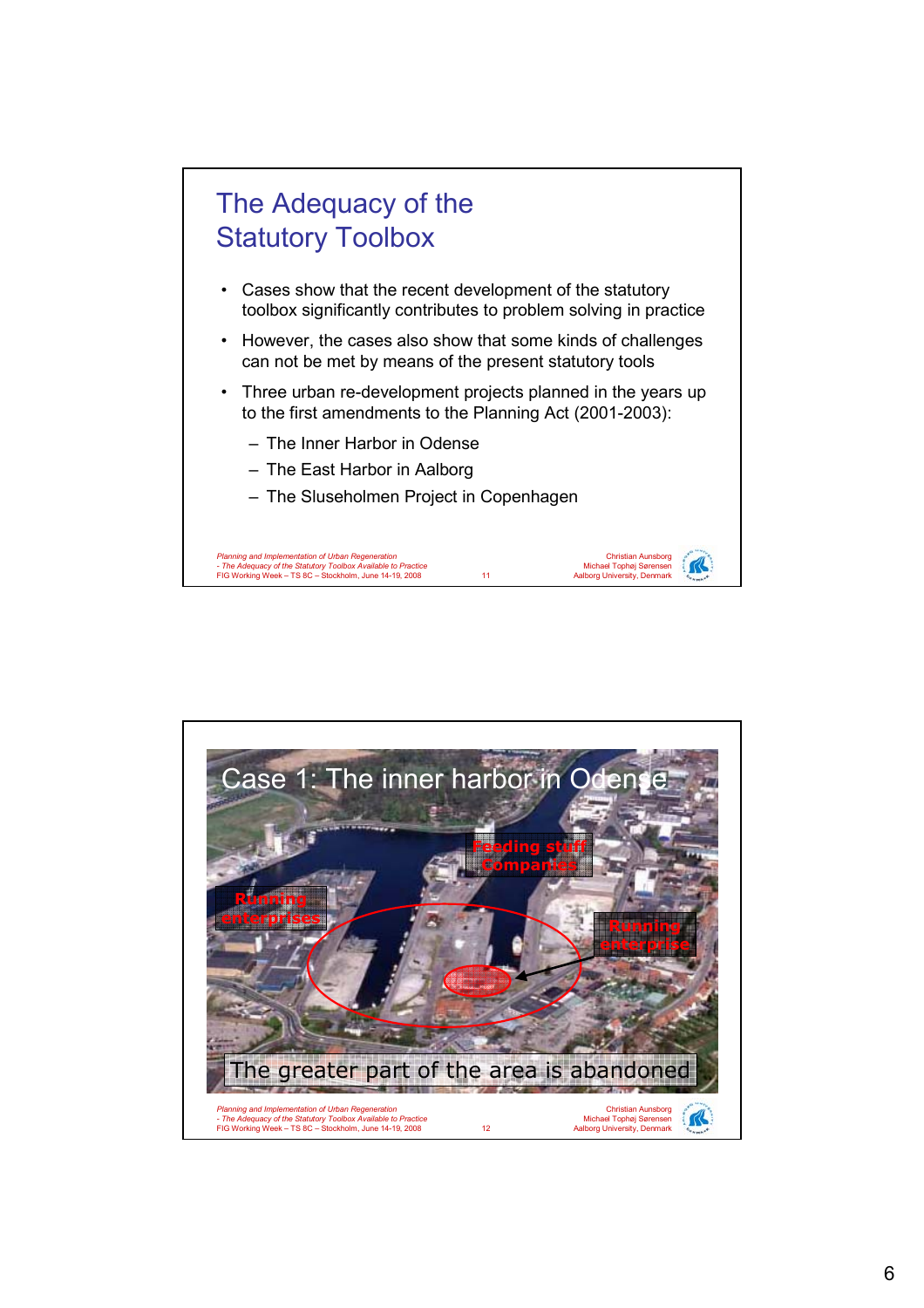

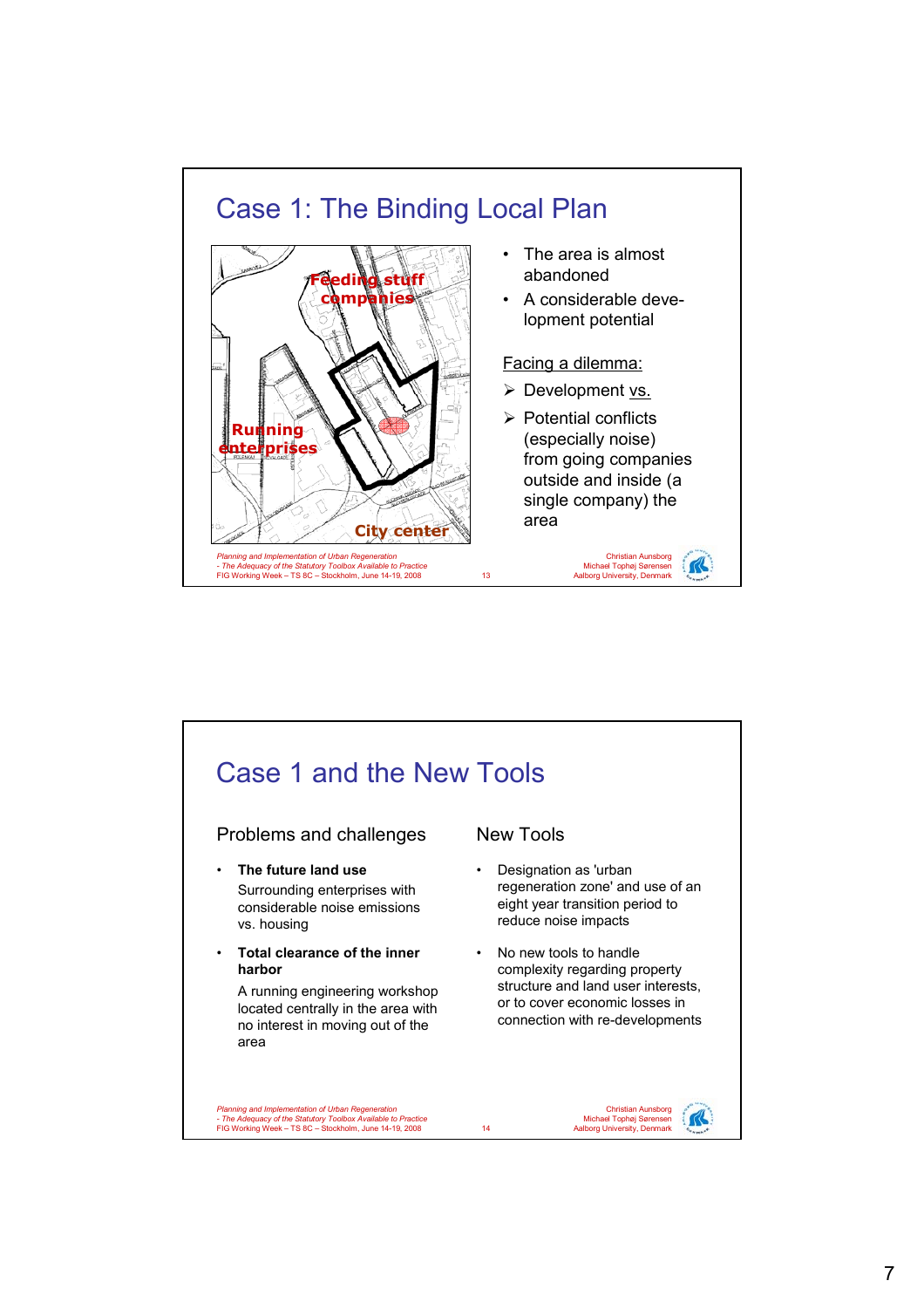

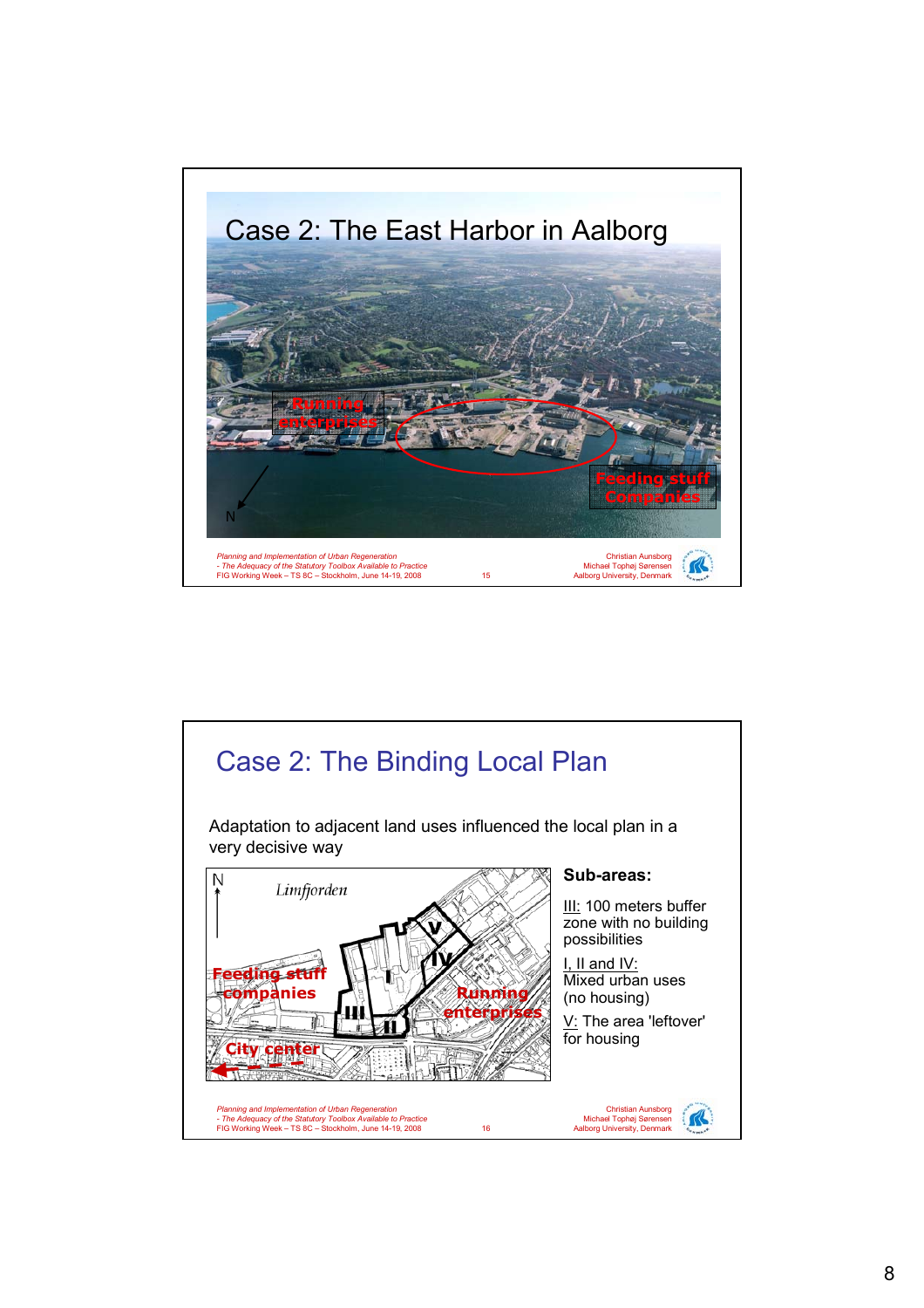

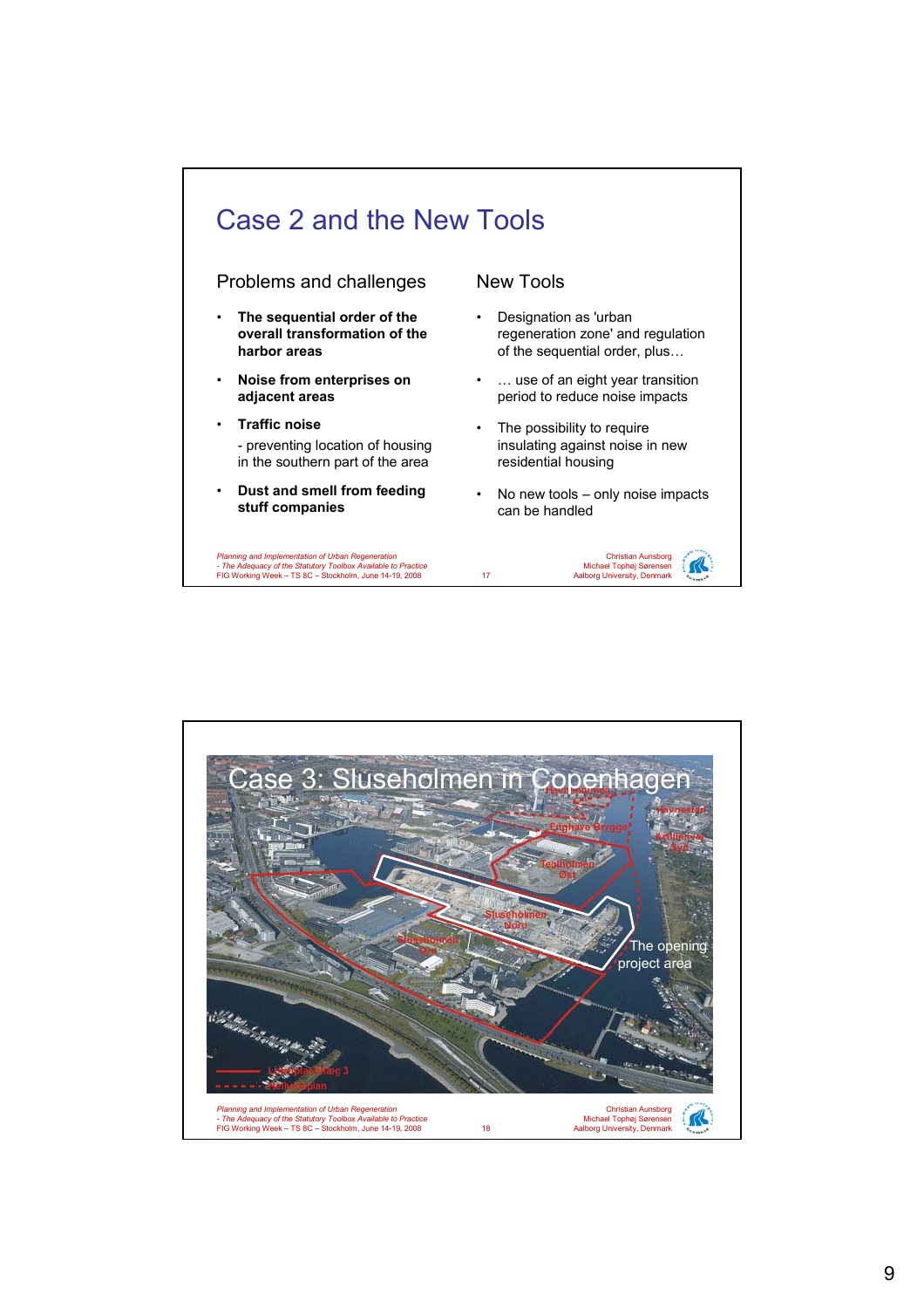## Case 3: Initiating Development



*Planning and Implementation of Urban Regeneration - The Adequacy of the Statutory Toolbox Available to Practice* FIG Working Week – TS 8C – Stockholm, June 14-19, 2008 *The South Harbor with the opening project area*

- A general call for re-development of the harbor of Copenhagen
- A general need for new housing in the city
- A master plan for re-development of the South Harbor was prepared
- The Sluseholmen project area: solitary situated and no problems deriving from environmental impacts
- However, land owners and developers were doubtful on the profitability of the project
- Instead, in 2003 the municipality entered into a PPP together with the Port of Copenhagen to run the land acquisition, site preparation and putting the plots up for sale